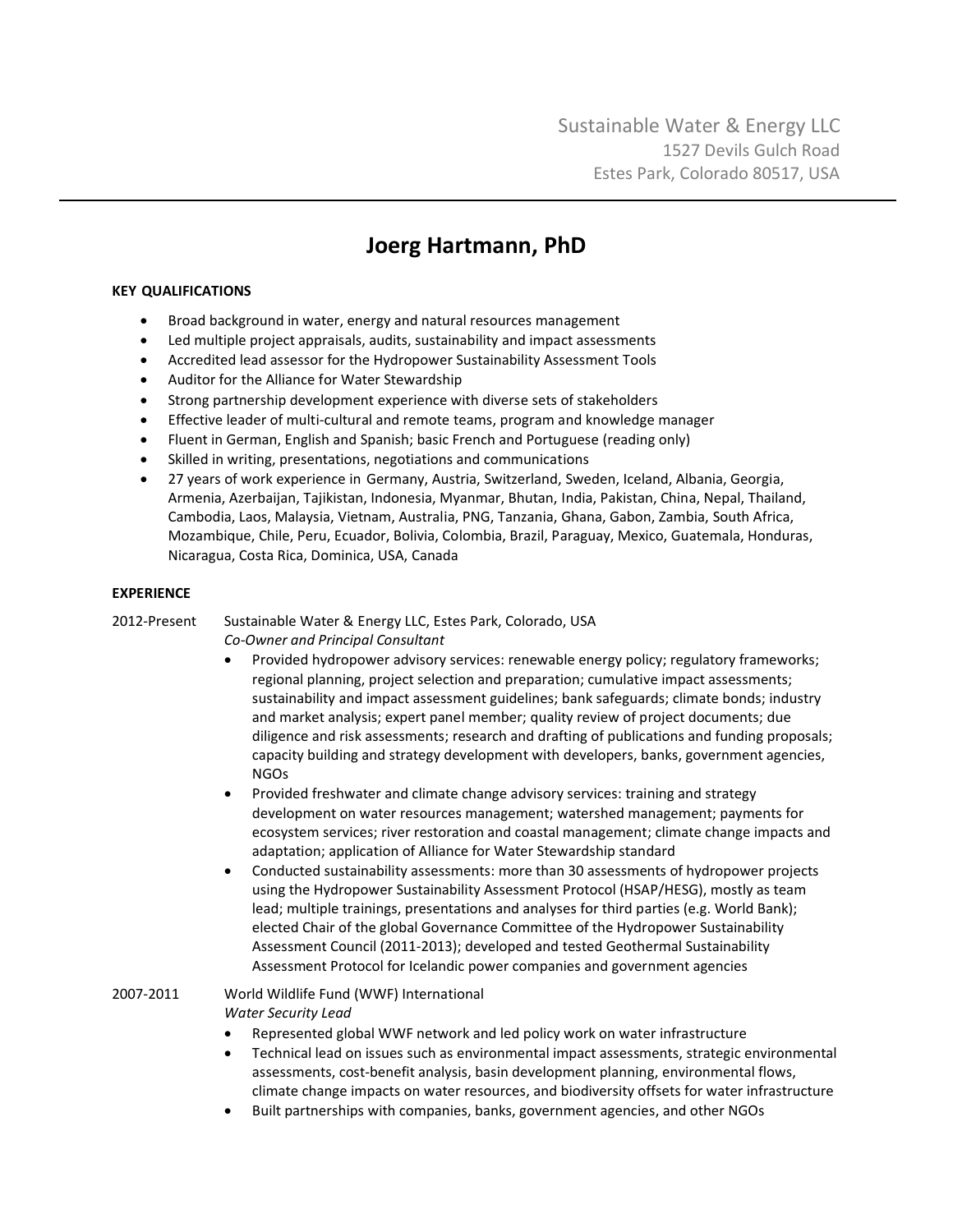|                  | Engaged multiple stakeholders in a sustainability process, resulting in the Hydropower<br>Sustainability Assessment Protocol; assessed 5 projects with draft versions<br>Led internal strategy development, budgeting, fundraising, recruiting, team building,<br>$\bullet$<br>mentoring, training, and communications for WWF's overall water security work                                                                                                                                                                                                                     |
|------------------|----------------------------------------------------------------------------------------------------------------------------------------------------------------------------------------------------------------------------------------------------------------------------------------------------------------------------------------------------------------------------------------------------------------------------------------------------------------------------------------------------------------------------------------------------------------------------------|
| 1996-2007        | KfW (German Development Bank)                                                                                                                                                                                                                                                                                                                                                                                                                                                                                                                                                    |
|                  | Country Director, Dar es Salaam, Tanzania (2004-2007)<br>Managed country office and represented KfW in Tanzania (largest African recipient of<br>$\bullet$<br>German development assistance)<br>Managed USD 250 million water sector funding; modernized portfolio, increased<br>$\bullet$<br>disbursements, and attracted EU and NL resources for management through KfW<br>Elected chair of Development Partners Group-Water; enhanced donor harmonization and<br>$\bullet$<br>policy dialogue with government and mobilized funding for a USD 1 billion sector basket<br>fund |
|                  | Senior/Principal Project Manager, Central America (2000) and Andean Countries (2001-2004)<br>Led task teams for protected areas programs, payments of environmental services,<br>sustainable land use, watershed management, debt-for-nature-swaps, and rural water<br>supply<br>Coordinated policy work on conservation finance, member of GEF relations task force<br>$\bullet$                                                                                                                                                                                                |
|                  | Secretary of KfW's Development Management Committee (2004)                                                                                                                                                                                                                                                                                                                                                                                                                                                                                                                       |
|                  | Project Manager and Desk Officer, Albania (1996-2000)<br>Developed largest water sector donor program in country, including infrastructure finance,<br>technical assistance, private-public partnerships, and policy dialogue<br>Supervised KfW's local office in Tirana<br>$\bullet$                                                                                                                                                                                                                                                                                            |
|                  | <b>Trainee (1996)</b><br>Participated in the appraisal of geothermal district heating, wastewater, and flue-gas<br>$\bullet$<br>desulphurization projects in Turkey; conducted global review of EIAs for wastewater projects                                                                                                                                                                                                                                                                                                                                                     |
| 1992-1996        | University of Göttingen, Department of Economics<br>Research Associate & Teaching Assistant in micro-economics                                                                                                                                                                                                                                                                                                                                                                                                                                                                   |
| 1991-1996        | <b>Economics Consultant and Trainer</b><br>Organized study tours for small business chambers from Argentina<br>$\bullet$<br>Taught economics seminars for labor representatives and trainers<br>$\bullet$<br>Taught environmental economics seminars<br>$\bullet$                                                                                                                                                                                                                                                                                                                |
| 1989             | United Nations Secretariat, New York<br>Intern with the Department of International Economic and Social Affairs                                                                                                                                                                                                                                                                                                                                                                                                                                                                  |
| 1984-1986        | German National Service ("Zivildienst")<br>Volunteer with the Göttingen Center for Disabled People                                                                                                                                                                                                                                                                                                                                                                                                                                                                               |
| <b>EDUCATION</b> |                                                                                                                                                                                                                                                                                                                                                                                                                                                                                                                                                                                  |
| 1992-1995        | PhD in Development Economics, University of Göttingen, Germany<br>Dissertation: Economics of Multiple Use Management of Tropical Forests<br>Field studies in Dominica and Guatemala (1994) on a German Government research grant<br>$\bullet$<br>Scholarship from the "Studienstiftung des deutschen Volkes"<br>$\bullet$                                                                                                                                                                                                                                                        |
| 1989-1992        | "Diplom-Volkswirt" in Economics (equivalent to MA), University of Göttingen, Germany                                                                                                                                                                                                                                                                                                                                                                                                                                                                                             |
| 1988-1989        | University of California, Santa Cruz, USA (exchange program)<br>Studies in Economics, Political Sciences, Latin American Studies<br>Spanish Language Program in Morelia, Mexico (March - June 1989)                                                                                                                                                                                                                                                                                                                                                                              |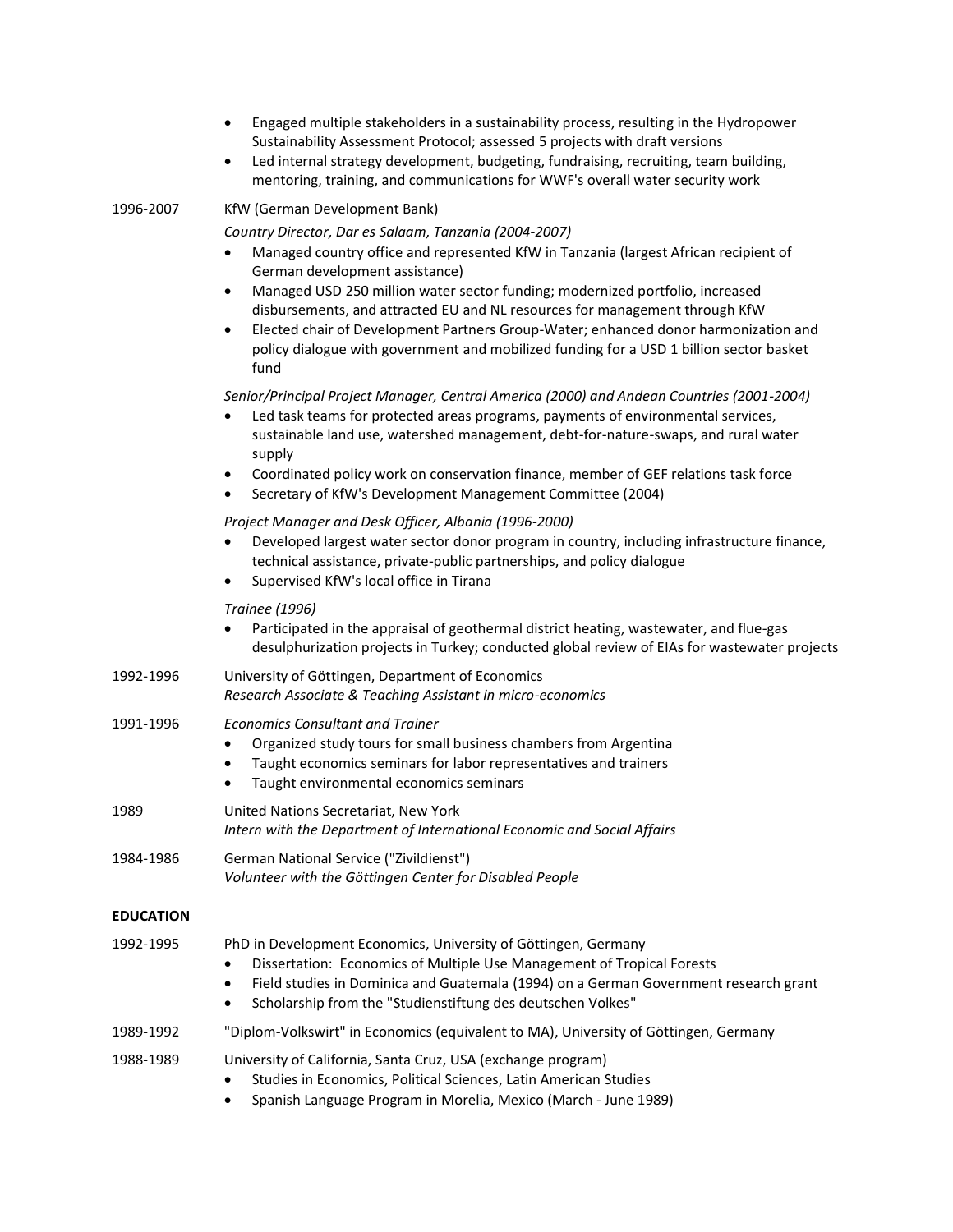• Scholarship from the Education Abroad Program, University of California

- 1986-1989 University of Göttingen, Germany (1986-1988)
	- Studies in Economics, Spanish

## **PUBLICATIONS**

MRC (forthcoming) Technical Review Report: Prior Consultation for the Proposed Sanakham Hydropower Project. IHA (forthcoming) How-to Guide on Infrastructure Safety.

IHA, IUCN, UNESCO, WWF, TNC (2021) Hydropower and Protected Areas.

Hartmann (2020) Hydropower Environmental, Social and Governance (HESG) Gap Analysis: Official Assessment Stortemelk Hydro, South Africa.

IHA (2020) How-to Guide on Downstream Flow Regimes.

MRC (2020) Technical Review Report: Prior Consultation for the Proposed Luang Prabang Hydropower Project. Hartmann (2020) Manual de entrenamiento sobre cambio climático e hidroenergía. CONDESAN.

BMZ-IUCN-WWF (2019) Sediment flow in the context of mangrove restoration and conservation. A rapid assessment guidance manual.

MRC (2019) Preliminary Design Guidance for Proposed Mainstream Dams in the Lower Mekong Basin. Version 2.0. MRC (2019) Technical Review Report: Prior Consultation for the Proposed Pak Lay Hydropower Project.

Hartmann (2019) Economic Feasibility of the Stiegler's Gorge Hydropower Project, Tanzania. OECD Watch.

Hartmann et al (2019) Hydropower Sustainability Assessment Protocol: Official Assessment Teesta-V Power Station, India.

IHA (2019) How-to Guide on Hydropower Benefit Sharing.

WWF and The Nature Conservancy (2019) Connected and Flowing: A Renewable Future for Rivers, Climate and People.

Hartmann et al (2018) Hydropower by Design: A Guide. A system-scale approach to hydropower planning and management. The Nature Conservancy, Washington, D.C.

Hartmann (2018) Reconsidering the Sambor and Stung Treng Hydropower Projects. Synthesis Brief. WWF.

Hartmann and Rydgren (2018) Geothermal Sustainability Assessment Protocol: Assessment of Hellisheidi Geothermal Project, Iceland.

Hartmann (2018) Geothermal Sustainability Assessment Protocol: Assessment of Theystareykir Power Project, Iceland.

Hartmann (2017) The Stiegler's Gorge Hydropower Project: Rapid Assessment of Risks to the Selous World Heritage Site and the Rufiji-Mafia-Kilwa Marine Ramsar Site. In WWF, The True Cost of Power. Gland, Switzerland.

The Nature Conservancy (2017) The Power of Rivers: A Business Case.

Hartmann et al (2017) Hydropower Sustainability Assessment Protocol: Official Assessment Kárahnjúkar Hydropower Project, Iceland.

Hartmann et al (2017) Hydropower Sustainability Assessment Protocol: Official Assessment Devoll Hydropower Project, Albania.

Hartmann et al (2017) Hydropower Sustainability Assessment Protocol: Official Assessment Kaunertal Expansion Project, Austria.

- Hartmann (2016) Social Issues Related to Hydropower. Chapter 39 of Wiley Alternative Energy and Shale Gas Encyclopedia.
- Hartmann (2016) Sustainability of Hydropower. Chapter 37 of Wiley Alternative Energy and Shale Gas Encyclopedia.
- The Nature Conservancy, WWF, and the University of Manchester (2016) Improving hydropower outcomes through system-scale planning: an example from Myanmar. Prepared for the United Kingdom's DFID.
- Opperman, Hartmann and Harrison (2015) Hydropower within the climate, energy and water nexus. In J. Pittock, K. Hussey & S. Dovers (Eds), Climate, Energy and Water (pp. 79–107). New York: Cambridge University Press.
- Opperman, Grill and Hartmann (2015) The Power of Rivers: Finding balance between energy and conservation in hydropower development. TNC.
- Hartmann et al (2015) Hydropower Sustainability Assessment Protocol: Official Assessment Chaglla Hydropower Project, Peru.